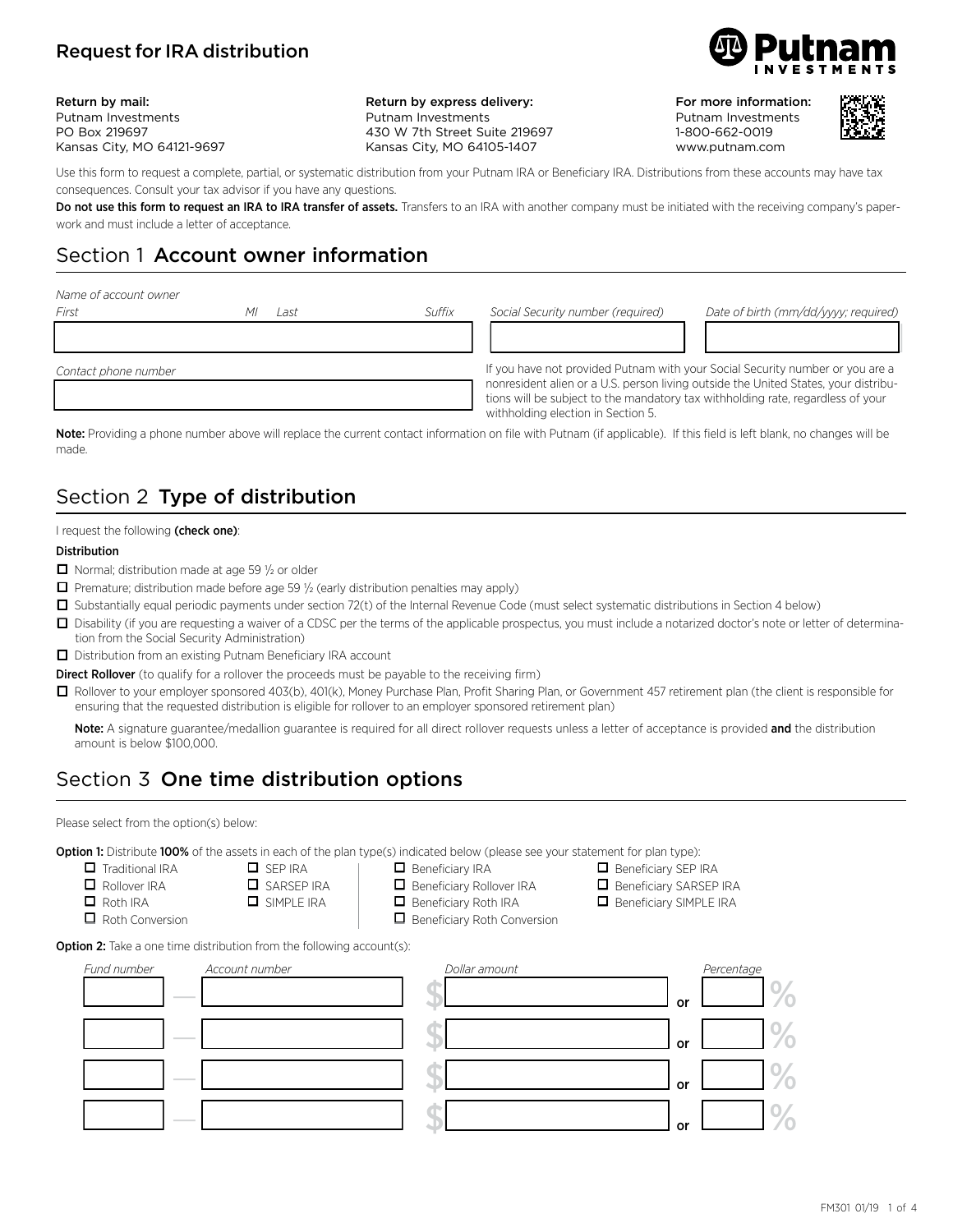# Section 4 Systematic distribution options

Please indicate a date and frequency for systematic distributions. If no date is selected, Putnam will default to the 15th. If the systematic distribution date falls on a weekend or a holiday, the distribution will be made the next business day. If the distribution date falls on a date that does not occur within a particular month (29th-31st), the distribution will be made the prior day, unless this day falls on a weekend or holiday then the distribution will be made the next business day. For 72(t) distributions, you must select a distribution date of the 1st through the 28th.

Note: Assets cannot be systematically distributed into a 529 for America account.

| Step 1: Distribution allocation(s)<br>Fund number | Account number | Dollar amount | Annualized<br>Percentage |
|---------------------------------------------------|----------------|---------------|--------------------------|
|                                                   |                |               | or                       |
|                                                   |                |               | or                       |
|                                                   |                |               | <b>or</b>                |

### Step 2: Distribution frequency

Choose a frequency below. Putnam will default to once per year if no option is selected:

| Frequency: $\Box$ Distribute every month (enter distribution date(s) below) <b>or</b> $\Box$ Distribute only in the month(s) chosen below: |  |  |  |  |  |
|--------------------------------------------------------------------------------------------------------------------------------------------|--|--|--|--|--|

|  |  |  |  |  | $\Box$ Jan $\Box$ Feb $\Box$ Mar $\Box$ Apr $\Box$ May $\Box$ June $\Box$ July $\Box$ Aug $\Box$ Sept $\Box$ Oct $\Box$ Nov $\Box$ Dec |  |
|--|--|--|--|--|----------------------------------------------------------------------------------------------------------------------------------------|--|

Indicate distribution date(s) below:

Distribution date: Additional distribution date (use if you wish to distribute multiple times within a month)

# $(DD)$ 1212 124

## Section 5 Income tax withholding

Putnam will not withhold federal or state income taxes when you elect to rollover to an employer sponsored plan in Section 2. See below for the federal and state withholding considerations for all other distribution types. If you have elected systematic distributions, the election you make below will apply to all distributions.

### IRA federal withholding

Federal income taxes will be withheld at a rate of 10% (except for Roth plans) unless you elect not to have taxes withheld or provide a different rate below.

 $\Box$  Do not withhold federal income tax from my total distribution.

 $\Box$  Withhold federal income tax at a rate of  $\Box$ 

- $\Box$  Withhold my taxes from the distribution proceeds, gross (this will be the default withholding option if no choice is made)
- $\Box$  Withhold my taxes from the remaining account balance, net (only allowed for one time distributions)

### Roth federal withholding

Putnam will default to no federal withholding for Roth IRA distributions unless specified below.

 $\Box$  Withhold federal income tax at a rate of  $\Box$ 

- $\Box$  Withhold my taxes from the distribution proceeds, gross (this will be the default withholding option if no choice is made)
- $\Box$  Withhold my taxes from the remaining account balance, net (only allowed for one time distributions)

#### State income taxes

Putnam will withhold state income taxes if your address of record is in one of the following states: AR, CA, CT\*, DE, IA, KS, MA, ME, MI\*, NC, OK, OR, VT or the District of Columbia (DC)\*\* and federal income tax is being withheld. State tax withholding requirements vary by state.

\*Residents of CT or MI will have state income taxes withheld regardless of federal income tax withholding. To opt out of CT or MI state income taxes, the appropriate state specific form must be submitted with this distribution request or already on file with Putnam.

\*\*Residents of DC will have local income taxes withheld on 100% distributions regardless of federal income tax withholding.

Note: Whether or not you elect to have federal and, if applicable, state tax withholding apply, you are responsible for the full payment of federal income tax, any state or local taxes, and any penalties that may apply to your distribution. You may be responsible for estimated tax payments and could incur penalties if your estimated tax payments are not sufficient.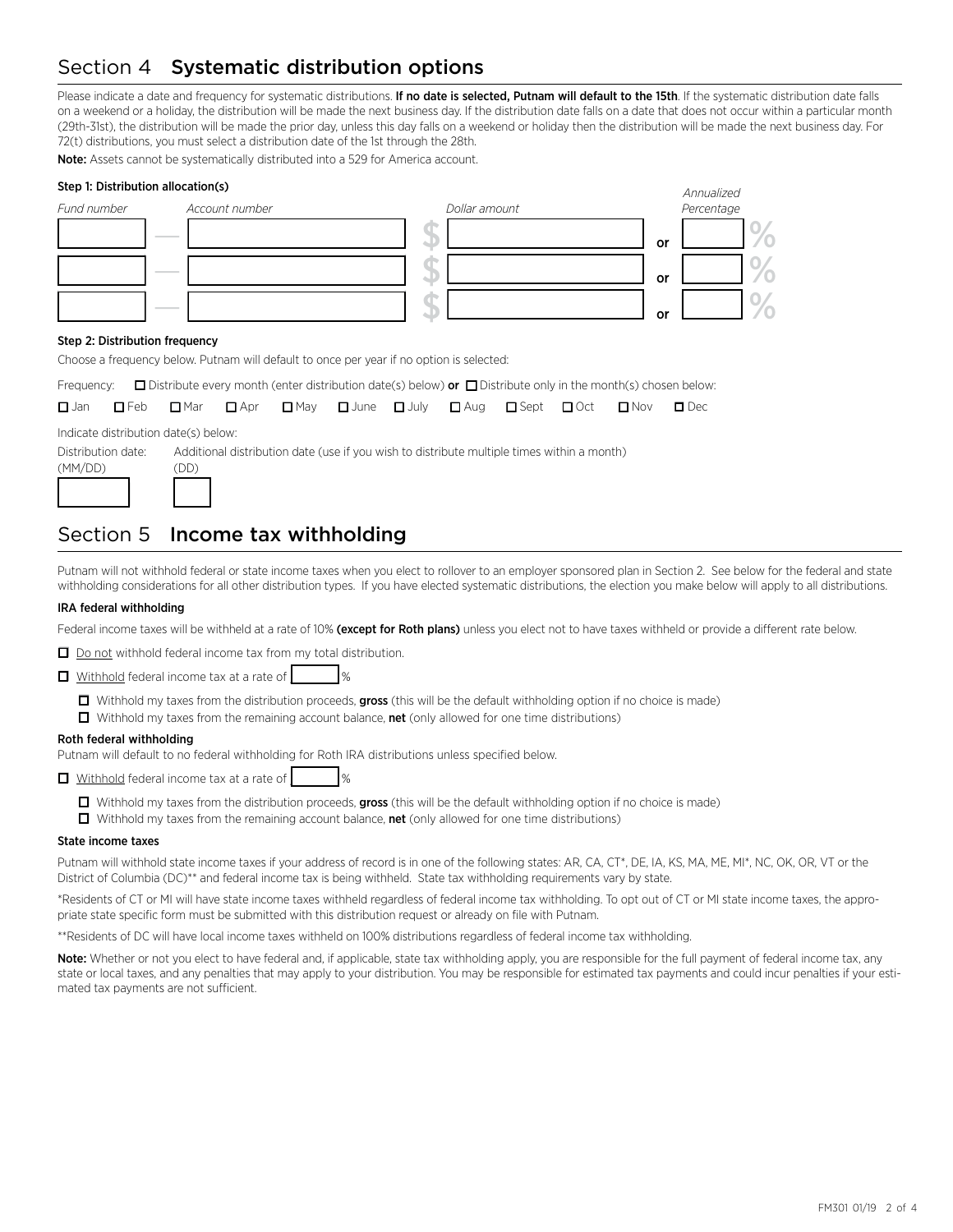# Section 6 Distribution payment instructions

Select your payment instructions below; if no selection/instructions are provided, payment will be made to the address of record via the U.S. Postal Service (standard delivery). See Section 7 for signature guarantee/medallion guarantee stamp requirements.

### Reinvest

Proceeds must be reinvested into the same share class. Unless otherwise indicated on this form, a separate letter of instruction or a new account application, proceeds will also be reinvested into the same fund(s) for non-retirement accounts. Investment options must be provided for proceeds reinvested into 529 for America accounts.

□ Into a new/existing Putnam non-retirement account. Please attach the applicable completed account application when establishing a new account.

| Account number (if applicable) | Name(s) of the new/registered owner(s), custodian/minor, trust, organization or business entity (required) |
|--------------------------------|------------------------------------------------------------------------------------------------------------|
|                                |                                                                                                            |
|                                |                                                                                                            |
|                                |                                                                                                            |

Note: Assets cannot be systematically distributed into a 529 for America account.

### Electronically deposit

 $\Box$  Into the bank account indicated on the attached document. A preprinted or web-generated voided check/deposit slip or a signed letter from the bank on bank letterhead must be attached. Each of these documents must include: bank name, name(s) as registered on the bank account, routing number and account number. Brokerage checks and investment company checks cannot be used for bank instructions as these checks do not contain the correct wiring information. Contact your investment company to obtain proper wire instructions on signed letterhead. Starter checks will not be accepted. Please do not staple.

Check the bank account you would like to use:  $\Box$  Checking account  $\Box$  Savings account

Note: One-time distributions will be sent via Federal bank wire; systematic distributions will be sent via Automated Clearing House (ACH). Putnam does not assess a fee for electronic transactions: however some banks/credit unions may assess a fee upon receipt. Please check with your financial institution for information regarding eligibility, fees, and applicable routing number(s) for Federal bank wire and/or ACH transactions.



| ABA routing number of financial institution | Bank account number |
|---------------------------------------------|---------------------|
|                                             |                     |
| Name(s) of all bank accoount owner(s)       |                     |
|                                             |                     |

13333333333333333333333333333333333334

**Fund number Account number**

12224 **—** 12222222224

### Send check

**Step 1:** Select a delivery method

- o Mail check(s) via **U.S. Postal Service** (standard delivery)
- **I** Mail check(s) via **overnight/express delivery** (not available for systematic distributions)

Indicate the \$20 overnight/express fee source, otherwise Putnam will default to taking the fee from the lowest fund-account involved in the transaction. The fee will be taken from the balance of the account.

**Step 2:** Provide payee/address instructions

- $\Box$  To the account owner as registered to the address of record.
- $\Box$  To the alternate payee/alternate address listed below:

*Alternate payee*

13333333333333333333333333333333333334 *Alternate mailing address (street, city, state, ZIP code)*